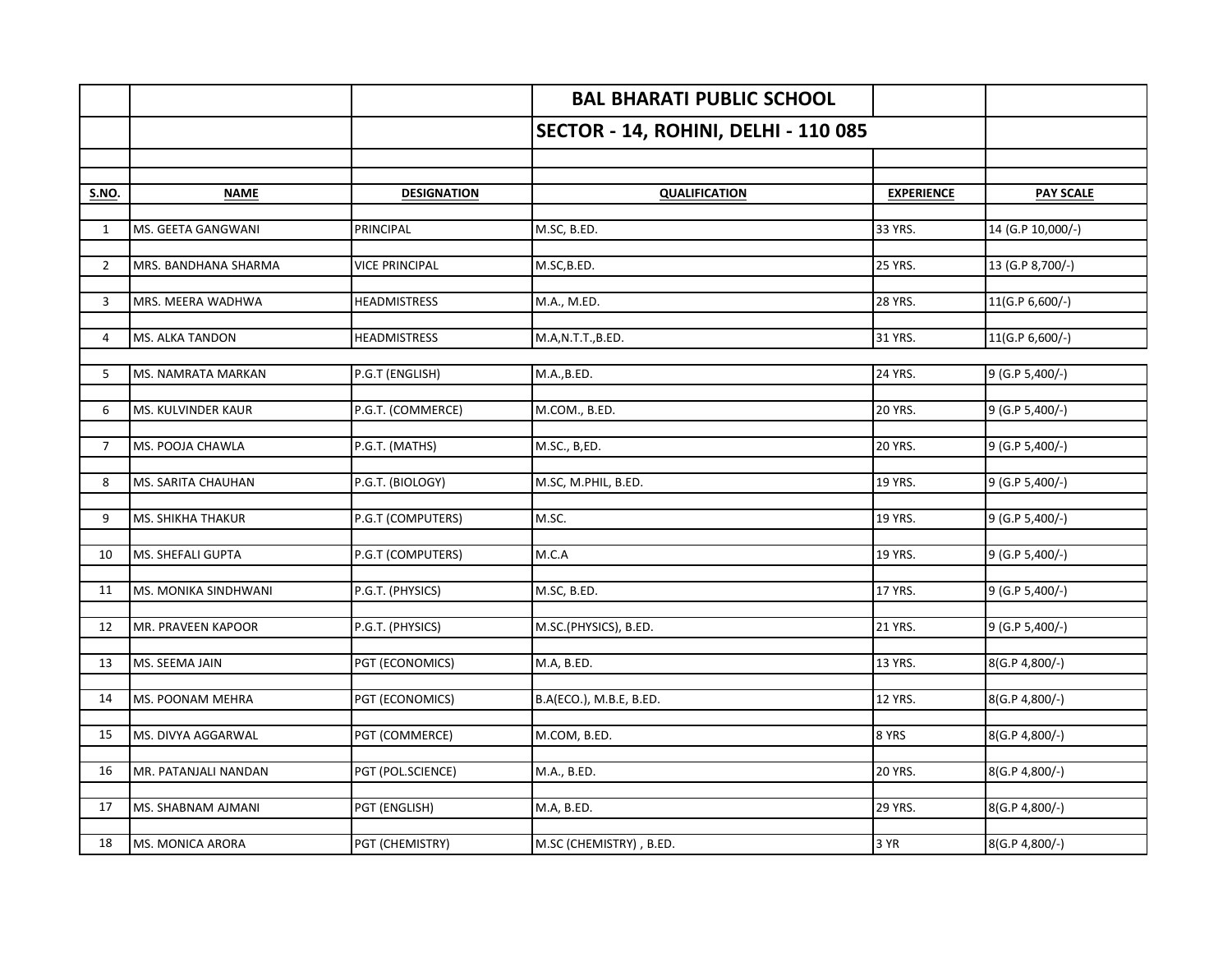| 19 | MRS. NEERU TRIKHA      | T.G.T (HINDI)          | M.A., B.ED., P.G DIPLOMA IN TRANSLATION         | 25 YRS.        | 9(G.P 5,400/-) |
|----|------------------------|------------------------|-------------------------------------------------|----------------|----------------|
|    |                        |                        |                                                 |                |                |
| 20 | MR.BIKRAM VERMA        | T.G.T (PET)            | M.PED.P.G.D.                                    | <b>25 YRS.</b> | 8(G.P 4,800/-) |
|    |                        |                        |                                                 |                |                |
| 21 | MRS. SAPNA MAKAN       | T.G.T (MATHS)          | M.A., B.ED.                                     | 24 YRS.        | 8(G.P 4,800/-) |
|    |                        |                        |                                                 |                |                |
| 22 | MRS. MAYA RANI KAUSHIK | T.G.T (HINDI)          | M.A,B.ED.                                       | 24 YRS.        | 8(G.P 4,800/-) |
|    |                        |                        |                                                 |                |                |
| 23 | MS. PREETI TULI        | T.G.T (MATHS)          | M.A,B.ED.                                       | 24 YRS.        | 8(G.P 4,800/-) |
|    |                        |                        |                                                 |                |                |
| 24 | MR. SREYANKAR          | T.G.T. (DANCE)         | B.A.(DANCE)                                     | 24 YRS.        | 7(G.P 4,600/-) |
| 25 | MR. SANTOSH KUMAR      | T.G.T (MUSIC V)        | M.A (MUSIC)                                     | 24 YRS.        | 8(G.P 4,800/-) |
|    |                        |                        |                                                 |                |                |
|    | VISHWAKARMA            |                        |                                                 |                |                |
|    |                        |                        |                                                 |                |                |
| 26 | MRS. MRIDU MARWAH      | T.G.T (BIOLOGY)        | M.SC., B.ED.                                    | <b>23 YRS.</b> | 8(G.P 4,800/-) |
|    |                        |                        |                                                 |                |                |
| 27 | MRS. INDRANI NANDA     | T.G.T (MATHS)          | <b>B.A., B.ED.</b>                              | 23 YRS.        | 8(G.P 4,800/-) |
| 28 | MRS. PRITI DHINGRA     | T.G.T (SANSKRIT)       | M.A., B.ED., DIPLOMA IN URDU, PRABHAKAR, M.PHIL | 23 YRS.        | 8(G.P 4,800/-) |
|    |                        |                        |                                                 |                |                |
| 29 | MS. MANJU              | T.G.T (HINDI/SANSKRIT) | M.A., B.ED.                                     | <b>22 YRS.</b> | 8(G.P 4,800/-) |
|    |                        |                        |                                                 |                |                |
| 30 | MR. MUKTI NATH MISHRA  | T.GT. (HINDI/SANSKRIT) | <b>B.A., B.ED.</b>                              | <b>22 YRS.</b> | 8(G.P 4,800/-) |
|    |                        |                        |                                                 |                |                |
| 31 | MS. SUGANDH LAL        | T.G.T (HISTORY)        | M.A., B.ED.                                     | <b>22 YRS.</b> | 8(G.P 4,800/-) |
|    |                        |                        |                                                 |                |                |
| 32 | MS. SHIKHA CHADDHA     | T.G.T (MATHS)          | M.SC., B.ED.                                    | <b>22 YRS.</b> | 8(G.P 4,800/-) |
|    |                        |                        |                                                 |                |                |
| 33 | MRS. BINDU RASHMI      | T.G.T (COMPUTERS)      | B.SC., B.ED., PGDCA, PDGCIM                     | 21 YRS.        | 8(G.P 4,800/-) |
|    |                        |                        |                                                 |                |                |
| 34 | MS. POOJA SHARMA       | T.G.T (BIOLOGY)        | M.SC., B.ED.                                    | <b>21 YRS.</b> | 8(G.P 4,800/-) |
|    |                        |                        |                                                 |                |                |
| 35 | DR. SEEMA CHADHA       | T.G.T (SANSKRIT)       | M.PHIL,PH.D., B.ED.                             | <b>20 YRS.</b> | 8(G.P 4,800/-) |
|    |                        |                        |                                                 |                |                |
| 36 | MS. SANDHYA SACHDEV    | T.G.T (SCIENCE)        | B.SC., B.ED.                                    | 20 YRS.        | 8(G.P 4,800/-) |
|    |                        |                        |                                                 |                |                |
| 37 | MS. AKHILA ARORA       | T.G.T (LIBRARIAN)      | M.L.I.S., D.C.O.                                | <b>20 YRS.</b> | 8(G.P 4,800/-) |
|    |                        |                        |                                                 |                |                |
| 38 | MRS. PUNITA VERMA      | T.G.T (MATHS)          | M.SC., B.ED.                                    | 20 YRS.        | 8(G.P 4,800/-) |
|    |                        |                        |                                                 |                |                |
| 39 | MS. KOMAL CHAWLA       | T.G.T (S.ST.)          | M.A., B.ED.                                     | 17 YRS.        | 8(G.P 4,800/-) |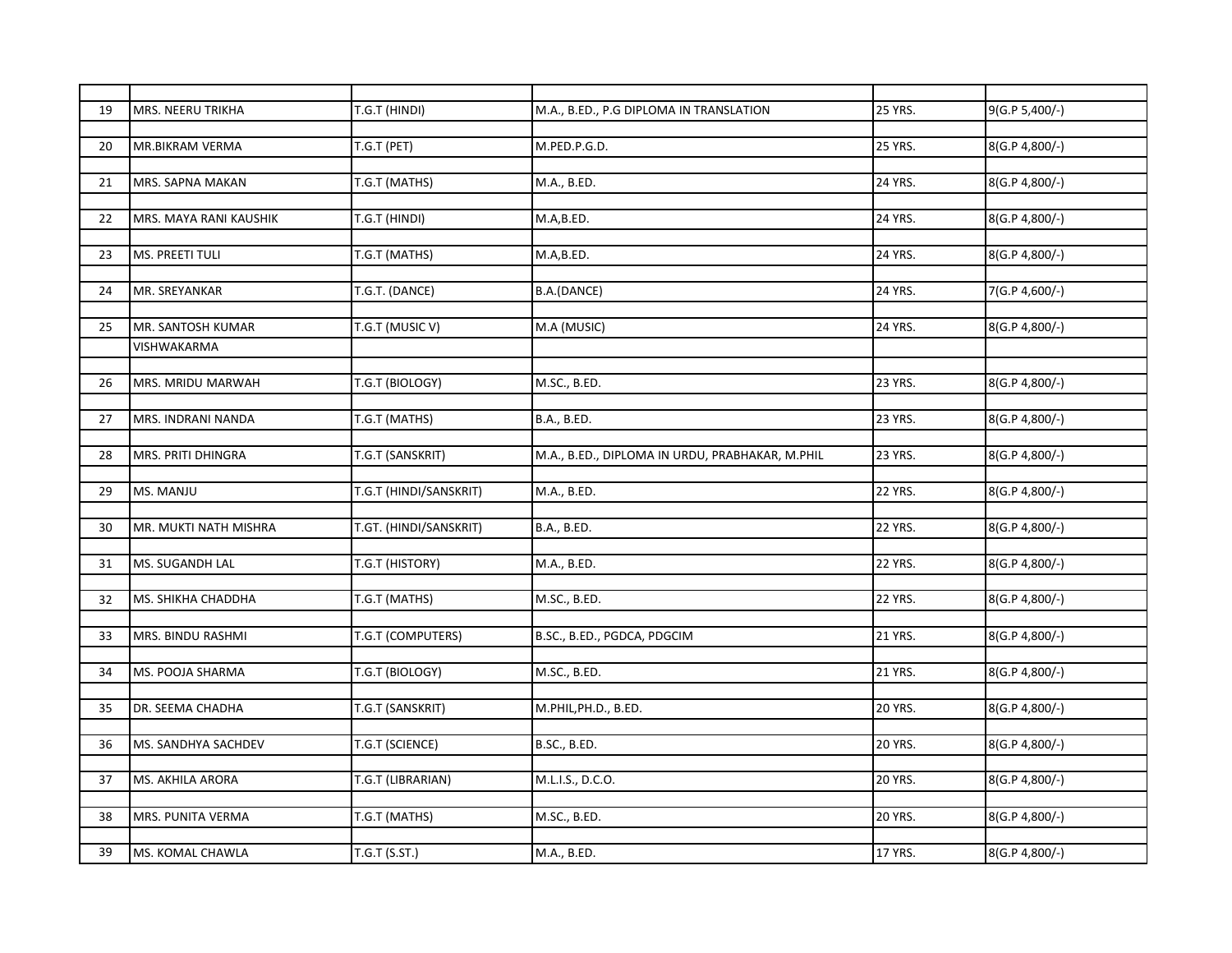| 40 | MR. KIRAN PAL           | T.G.T (PET)          | M.P.ED., DIPLOMA IN SPORTS COACHING             | 17 YRS.        | 8(G.P 4,800/-)  |
|----|-------------------------|----------------------|-------------------------------------------------|----------------|-----------------|
|    |                         |                      |                                                 |                |                 |
|    |                         |                      |                                                 |                |                 |
| 41 | MS. P. VARSHA KRISHNAN  | T.G.T (PHYSICS)      | M.SC.(PHY.), B.ED.                              | 16 YRS.        | 8(G.P 4,800/-)  |
|    |                         |                      |                                                 |                |                 |
| 42 | <b>MS. SAPNA RAJPUT</b> | TGT (HISTORY)        | M.A., B.ED.                                     | <b>14 YRS.</b> | 7(G.P 4,600/-)  |
|    |                         |                      |                                                 |                |                 |
| 43 | MRS. SURBHI KATHURIA    | <b>TGT (ENGLISH)</b> | M.A, B.ED.                                      | 19 YRS.        | 7(G.P 4,600/-)  |
|    |                         |                      |                                                 |                |                 |
| 44 | MS. ANJU TYAGI          | TGT (MATHEMATICS)    | M.SC, B.ED.                                     | <b>12 YRS.</b> | 7(G.P 4,600/-)  |
|    |                         |                      |                                                 |                |                 |
| 45 | <b>SHWETA DHAWAN</b>    | <b>TGT (ENGLISH)</b> | M.A(ENGLISH), B.ED.                             | <b>12 YRS.</b> | 7(G.P 4,600/-)  |
|    |                         |                      |                                                 |                |                 |
| 46 | MR. NIRMALAYA BANERJEE  | TGT (ART & PAINTING) | MFA, DIPLOMA IN FILM AND VIDEO DESIGNING.       | 11 YRS.        | 7(G.P 4,600/-)  |
|    |                         |                      |                                                 |                |                 |
| 47 | MS. SURBHI BHARDWAJ     | TGT (COMP.)          | MCA, DOEACC, MASTERS IN APPLI. SOFTWARE ENGINN. | 10 YRS.        | 7(G.P 4,600/-)  |
|    |                         |                      |                                                 |                |                 |
| 48 | MS. ANITA               |                      |                                                 | 9 YRS.         |                 |
|    |                         | TGT (S.ST.)          | M.A (HISTORY), B.ED                             |                | 7(G.P 4,600/-)  |
|    |                         |                      |                                                 |                |                 |
| 49 | MRS. ANJU MISHRA        | ASSTT.TR.            | B.A, B.ED.N.T.T, M.ED.                          | 30 YRS.        | 8(G.P 4,800/-   |
|    |                         |                      |                                                 |                |                 |
| 50 | MS.PRIYA R. SONI        | ASSTT.TR.            | B.SC.(ZOOLOGY), B.ED.                           | <b>28 YRS.</b> | 8(G.P 4,800/-   |
|    |                         |                      |                                                 |                |                 |
| 51 | MS. SUNANDA VASHISHT    | ASSTT. TR.           | M.A, B.ED                                       | 26 YRS.        | 8(G.P 4,800/-   |
|    |                         |                      |                                                 |                |                 |
| 52 | MRS. MANISHA MATHUR     | ASSTT.TR.            | M.SC., B.ED.                                    | 26 YRS.        | 8(G.P 4,800/-   |
|    |                         |                      |                                                 |                |                 |
| 53 | MRS. KIRAN ADYA         | ASSTT.TR.            | M.A,B.ED.                                       | <b>26 YRS.</b> | 8(G.P 4,800/-   |
|    |                         |                      |                                                 |                |                 |
| 54 | MRS. POONAM MALHOTRA    | ASSTT. TR.           | M.COM., B.ED.                                   | 26 YRS.        | 8(G.P 4,800/-   |
|    |                         |                      |                                                 |                |                 |
| 55 | MRS. BRINDA GHOSH       | ASSTT. TR. (MUSIC)   | M.A(MUSIC)                                      | <b>25 YRS.</b> | 8(G.P 4,800/-   |
|    |                         |                      |                                                 |                |                 |
|    | MRS. MONICA NARULA      |                      |                                                 | 24 YRS.        |                 |
| 56 |                         | ASSTT.TR.            | B.A., N.T.T., B.ED.                             |                | 7 (G.P 4,600/-) |
|    |                         |                      |                                                 |                |                 |
| 57 | MS. ARUNIMA GUPTA       | ASSTT.TR.            | M.SC, B.ED.                                     | 24 YRS.        | 7 (G.P 4,600/-) |
|    |                         |                      |                                                 |                |                 |
| 58 | MRS. HEMLATA            | ASSTT.TR.            | M.A, B.ED.                                      | 23 YRS.        | 7 (G.P 4,600/-) |
|    |                         |                      |                                                 |                |                 |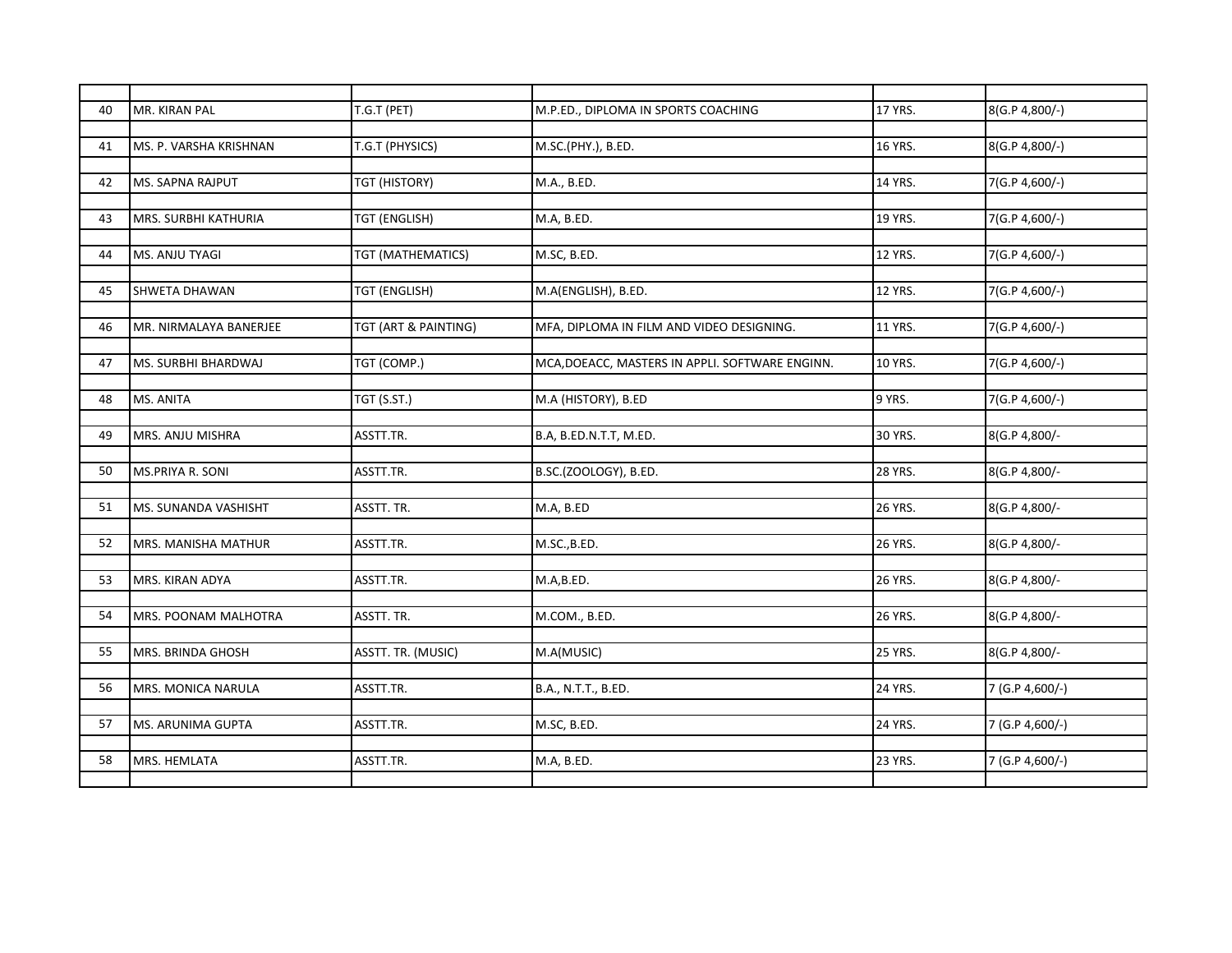| 59 | MRS. MEENAKSHI BHARDAWAJ | ASSTT.TR. (MATHS)      | M.A, M.ED.                                      | <b>22 YRS.</b> | 7 (G.P 4,600/-)   |
|----|--------------------------|------------------------|-------------------------------------------------|----------------|-------------------|
|    |                          |                        |                                                 |                |                   |
| 60 | MS. KALPANA              | ASSTT.TR. (LIBRARIAN)  | M.A, M.PHIL, M.L.ISC.                           | 21 YRS.        | 7 (G.P 4,600/-)   |
|    |                          |                        |                                                 |                |                   |
| 61 | MS. SHALINI SINGH        | ASSTT.TR. (HINDI)      | M.A, B.ED.                                      | 21 YRS.        | 7 (G.P 4,600/-)   |
|    |                          |                        |                                                 |                |                   |
| 62 | MRS. MANISHA SHARMA      | ASSTT.TR. (DANCE)      | M.A, B.ED.                                      | 19 YRS.        | 7 (G.P 4,600/-)   |
| 63 | MS. RADHA RAWAT          | ASSTT. TR. (PET)       | P.G.D.P.ED.                                     | 18 YRS.        | 7 (G.P 4,600/-)   |
|    |                          |                        |                                                 |                |                   |
| 64 | MS. ARTI NATHANI         | ASSTT.TR. (ENGLISH)    | DIP. IN ELECT., M.A, B.ED.                      | <b>18 YRS.</b> | 7 (G.P 4,600/-)   |
|    |                          |                        |                                                 |                |                   |
| 65 | MS. MONICA NARANG        | ASSTT. TR.(ENGLISH)    | M.A.(ENGLISH), B.ED.                            | 16 YRS.        | 7 (G.P 4,600/-)   |
|    |                          |                        |                                                 |                |                   |
| 66 | MS. NEELU BHASIN         | ASSTT. TR.(ENGLISH)    | B.COM., N.T.T, B.ED.                            | <b>15 YRS.</b> | 7 (G.P 4,600/-)   |
|    |                          |                        |                                                 |                |                   |
| 67 | MS. SANGEETA KAPOOR      | ASSTT. TR. (MATHS)     | M.SC.(MATHS), B.ED.                             | <b>15 YRS.</b> | 7 (G.P 4,600/-)   |
|    |                          |                        |                                                 |                |                   |
| 68 | MS. RUCHIKA JAIN         | ASSTT. TR. (COMP.)     | MCA, 'A' LEVEL                                  | 14 YRS.        | 6 (G.P 4, 200/-)  |
|    |                          |                        |                                                 |                |                   |
| 69 | MS. DEEPALI SHARMA       | ASSTT. TR. (ENGLISH)   | M.A(ENGLISH), B.ED.                             | 14 YRS.        | 6 (G.P 4, 200/-)  |
|    |                          |                        |                                                 |                |                   |
| 70 | MS. MANPREET KAUR        | ASSTT. TR. (ART&PAINT) | M.F.A.                                          | 14 YRS.        | $6$ (G.P 4,200/-) |
|    |                          |                        |                                                 |                |                   |
| 71 | MS. MONIKA KUKREJA       | ASSTT. TR. (ENGLISH)   | B.SC, B.ED. MASTERS DIPLOMA IN SOFTWARE EXPORTS | 13 YRS.        | 6 (G.P 4, 200/-)  |
| 72 | MS. MEENU SHARMA         | ASSTT. TR. (ENGLISH)   | B.SC, B.ED.                                     | 13 YRS.        | 6 (G.P 4,200/-)   |
|    |                          |                        |                                                 |                |                   |
| 73 | <b>MS. PURTI KHANNA</b>  | ASSTT. TR. (ENGLISH)   | B.EL.ED.                                        | 13 YRS.        | $6$ (G.P 4,200/-) |
|    |                          |                        |                                                 | APPROX.        |                   |
| 74 | <b>MS. SMRITI RANI</b>   | ASSTT. TR. (PRIMARY)   | B.EL.ED.                                        | 5.5 YRS.       | 6 (G.P 4, 200/-)  |
|    |                          |                        |                                                 | APPROX.        |                   |
| 75 | <b>MS. RADHIKA GUPTA</b> | PGT PSYCHOLOGY         | M.A., B.ED, PGDRP                               | 6 YRS          |                   |
|    |                          |                        |                                                 |                |                   |
| 76 | MS ANJU GOGIA            | PGT COMMERCE           | M.COM., B.ED                                    | <b>14 YRS</b>  |                   |
|    |                          |                        |                                                 |                |                   |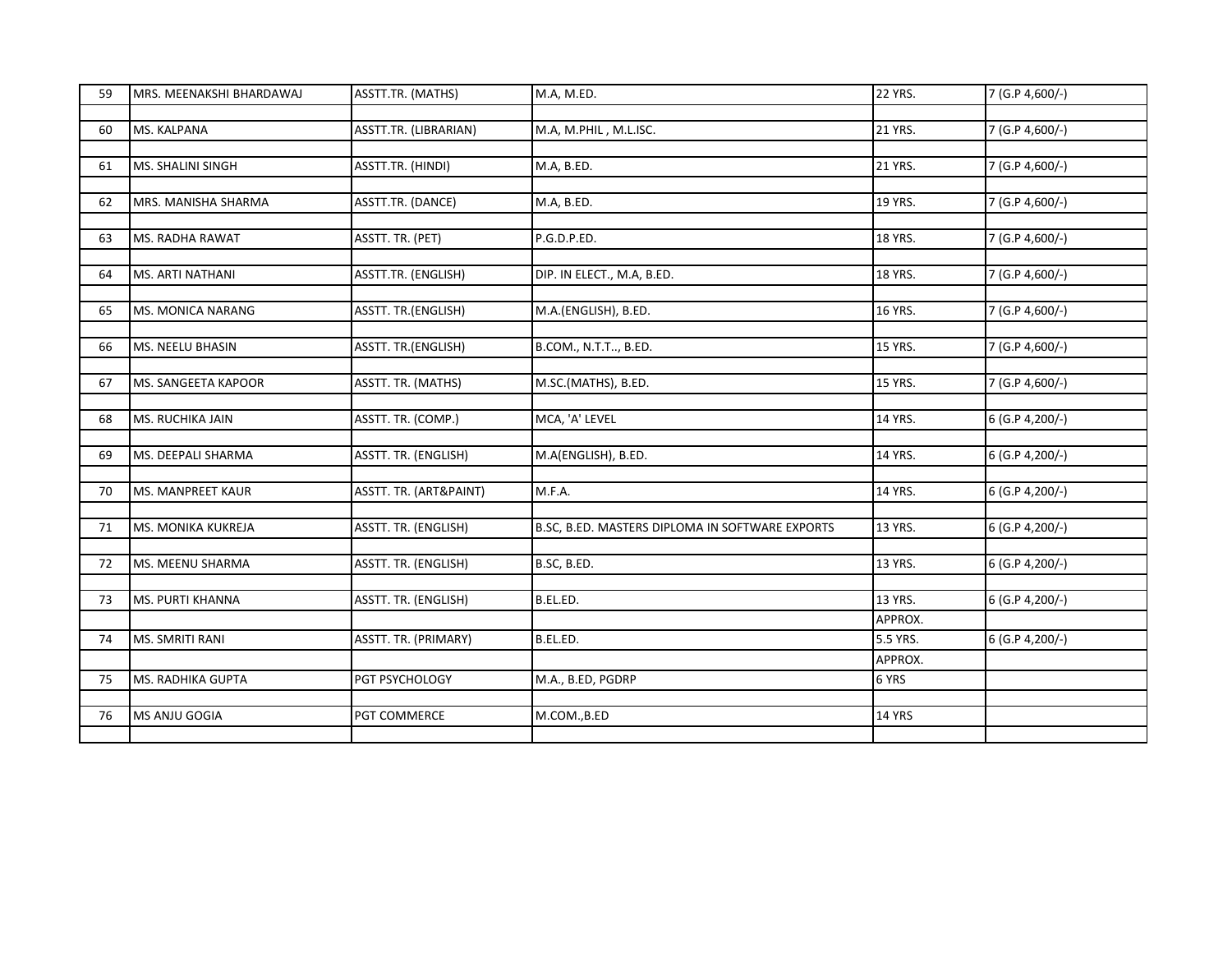| 77    | MS. PARUL MALHOTRA     | <b>TGT GERMAN</b>            | B.A., GERMAN LEVEL(A1-B2.2), ADV DIP IN GER. | 2 YRS                  |                    |
|-------|------------------------|------------------------------|----------------------------------------------|------------------------|--------------------|
|       |                        |                              |                                              |                        |                    |
| 78    | MS. NEHA GARG          | <b>TGT FRENCH</b>            | <b>BA(HONS) IN FRENCH</b>                    | <b>5 MONTHS APPROX</b> |                    |
|       |                        |                              |                                              |                        |                    |
| 79    | MS. DEBASMITA DAS      | ASSTT. TR. (PRIMARY)         | M.COM., B.ED                                 | 4 YRS                  |                    |
|       |                        |                              |                                              |                        |                    |
| 80    | <b>MS.ANMOL ARORA</b>  | ASSTT. TR. (PRIMARY)         | B.A.(HONS), B.ED., CTET                      | 3.5 YRS APPROX         |                    |
|       |                        |                              |                                              |                        |                    |
|       |                        |                              |                                              |                        |                    |
|       |                        | <b>MONTESSORI DEPARTMENT</b> |                                              |                        |                    |
|       |                        |                              |                                              |                        |                    |
| S.NO. | <b>NAME</b>            | <b>DESIGN.</b>               | <b>QUALIFICATION</b>                         | <b>EXPERIENCE</b>      | <b>PAY SCALE</b>   |
|       |                        |                              |                                              |                        |                    |
|       |                        |                              |                                              |                        |                    |
|       | MRS. ANJANA            | ASSTT.TR.                    | B.COM.N.T.T.                                 | 30 YRS.                | 8 (G.P 4,800/-)    |
|       |                        |                              |                                              | <b>25 YRS.</b>         |                    |
|       | 2 MS. MANNU PURI       | ASSTT.TR. (MONT.)            | B.COM, N.T.T., B.ED.                         |                        | 7(G.P 4,600/-)     |
|       |                        |                              |                                              |                        |                    |
|       | <b>MS. NEETU KUMAR</b> | ASSTT.TR. (MONT.)            | M.A, N.T.T., B.ED.                           | <b>25 YRS.</b>         | 7(G.P 4,600/-)     |
|       | MS. VINITA MANCHANDA   | ASSTT.TR. (MONT.)            | M.COM, N.T.T.                                | 25 YRS.                | 7(G.P 4,600/-)     |
|       |                        |                              |                                              |                        |                    |
|       | 5 MS. ANJU SABHARWAL   | ASSTT.TR. (MONT.)            | <b>B.A, N.T.T.</b>                           | <b>22 YRS.</b>         | 7(G.P 4,600/-)     |
|       |                        |                              |                                              |                        |                    |
|       | 6 MS. RITU TALWAR      | ASSTT.TR. (MONT.)            | B.A, N.T.T, M.A.                             | 17 YRS.                | 7(G.P 4,600/-)     |
|       |                        |                              |                                              |                        |                    |
|       | MS. SAKSHI CHUGH       | ASSTT.TR. (MONT.)            | B.A., N.T.T., M.A.                           | 17 YRS.                | 7(G.P 4,600/-)     |
|       |                        |                              |                                              |                        |                    |
|       | 8 MS. SHAGUNA KHANNA   | ASSTT.TR. (MONT.)            | B.COM., N.T.T.                               | 13 YRS.                | 6(G.P 4,200/-)     |
|       |                        |                              |                                              |                        |                    |
|       | 9 MS. MANMEET KAUR     | ASSTT.TR. (MONT.)            | <b>B.A, N.T.T.</b>                           | 11 YRS.                | $6(G.P.4, 200/-)$  |
|       |                        |                              |                                              |                        |                    |
|       | 10 MS. BHAVYA MALHOTRA | ASSTT.TR. (MONT.)            | B.A, ECCE, B.ED.                             | 11 YRS.                | 6(G.P 4,200/-)     |
|       |                        |                              |                                              |                        |                    |
|       | 11 MS. KANIKA RAWAL    | ASSTT.TR. (MONT.)            | B.A, ECCE                                    | 11 YRS.                | 6(G.P 4,200/-)     |
|       |                        |                              |                                              |                        |                    |
|       | 12 MS. VIBHA VIRMANI   | ASSTT.TR. (MONT.)            | M.COM, N.T.T.B.ED.                           | 9 YRS.                 | $6(G.P. 4, 200/-)$ |
|       |                        |                              |                                              |                        |                    |
|       | 13 MS. RHYTHM SEHGAL   | ASSTT. TR.(MONT.)            | <b>B.COM, NTT</b>                            | 5.6 YRS APPROX.        | 6(G.P 4,200/-)     |
|       |                        |                              |                                              |                        |                    |
|       | 14 MS. MANVEEN KAUR    | ASSTT. TR.(MONT.)            | B.COM (PUR.) N.T.T.                          | 6 YR.                  | 6(G.P 4,200/-)     |